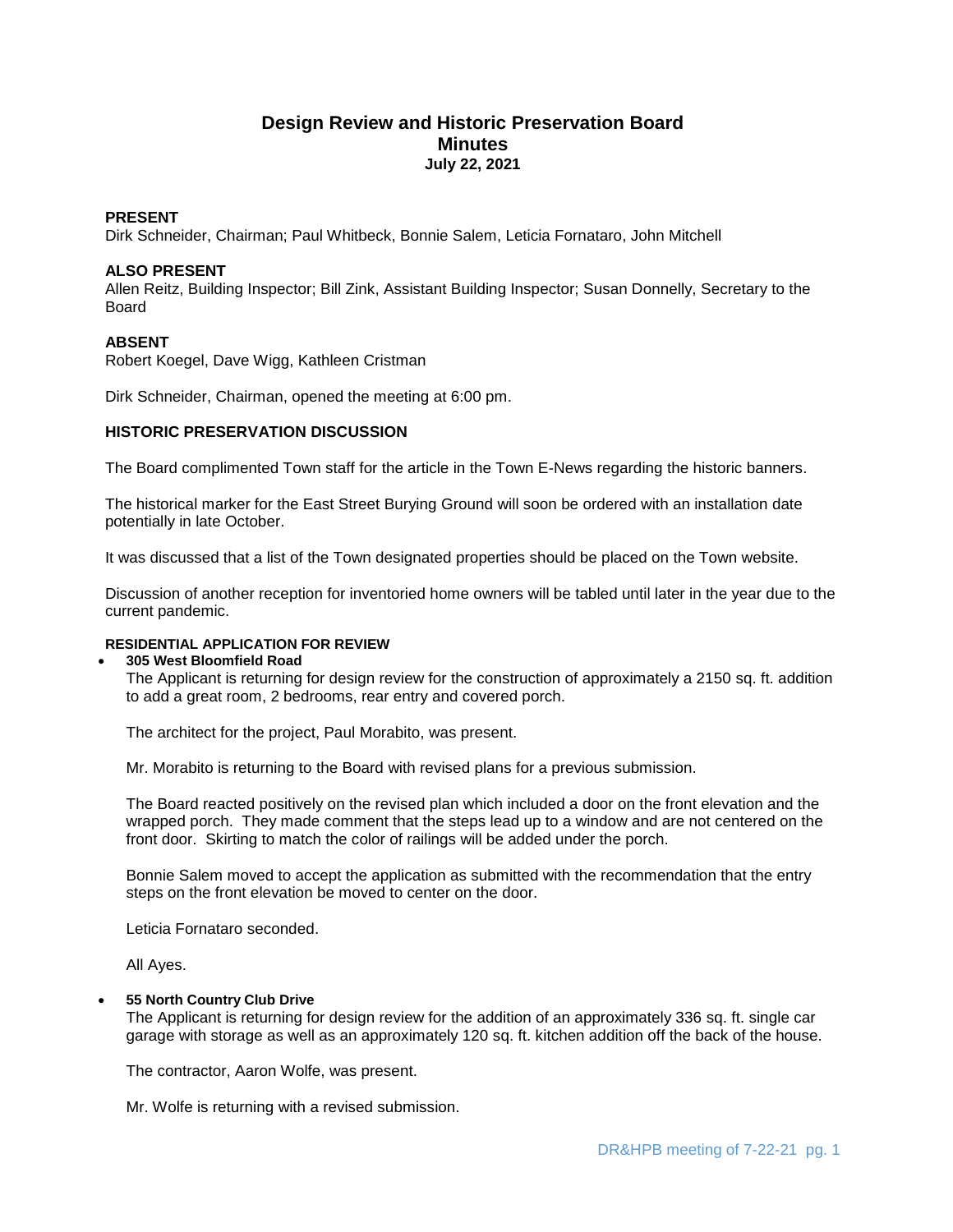The existing roofline will be kept in this revision.

John Mitchell moved to accept the application as discussed on 7/22/21.

Dirk Schneider seconded.

All Ayes.

### **24 Harleston Lane**

The Applicant is requesting design review for the construction of approximately a 262 sq. ft. addition to the existing garage.

The homeowner, Tom Quinzi, was present. Mr. Quinzi is proposing to add a third bay to a two car garage. The addition will have a window in the back. The vertical siding will match the existing vertical siding on the house.

The garage addition will be set back two feet from the original garage.

Leticia Fornataro moved to accept the application as submitted.

John Mitchell seconded.

All Ayes.

## **8 Sugarbush Lane**

The Applicant is requesting design review for the construction of approximately a 220 sq. ft. addition of a three season room off of the existing kitchen.

The homeowner, Josh Fernandez, and contractor, Kevin Jackson, were present.

This applicant received a setback variance from the Zoning Board of Appeals on July 19, 2021.

The Board had several questions about detailing on the new addition. Sliding glass doors and steps will be added on the front and rear elevations. The side elevations will feature double hung windows like that on the home. The window trim will match the house. Lattice skirting will cover the 18" exposure below. Lighting sconces will be added on the front and back elevations.

Dirk Schneider moved to accept the application as submitted with the following conditions:

- 1. The siding will match the original on the home.
- 2. The windows on the side elevation will be double hung, trim to match existing.
- 3. The sliding glass doors on the front and rear elevation will be 6' with color to match trim.
- 4. Gutters on the new addition will match existing.
- 5. Code compliant stairs will be installed on the front and rear elevation on the site of the sliding glass doors.
- 6. Wall sconce lighting will be installed on each side of the sliding glass doors on the front and rear elevations.

Bonnie Salem seconded.

All Ayes.

**19 Creekside Lane**

The Applicant is requesting design review for the construction of approximately a 716 sq. ft. addition to expand the garage and add a second story space above for a master suite of the existing house.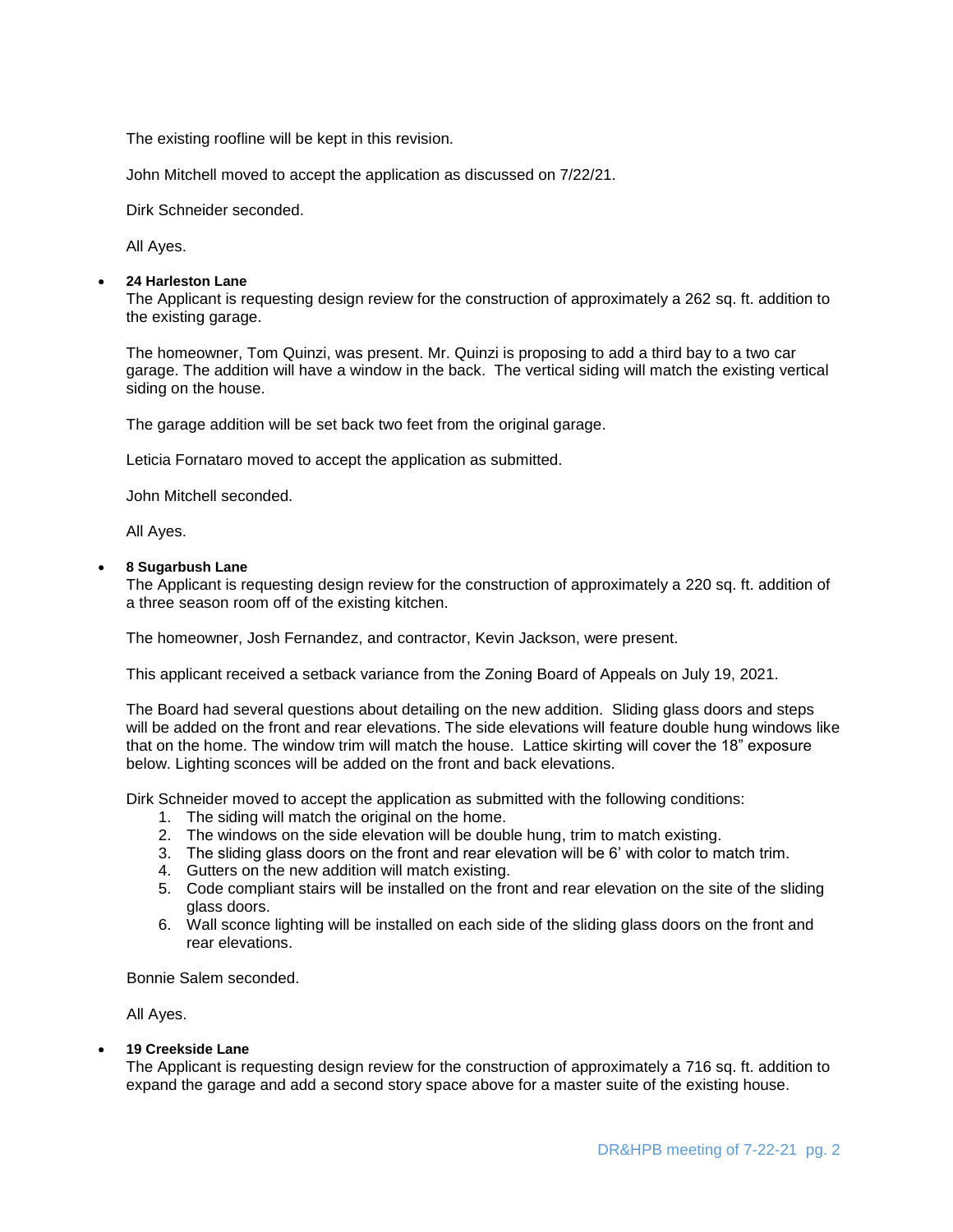The architect, Paul Morobito, was present.

The garage addition will be set back 4 foot from the house. The siding and trim will match the front door.

Leticia Fornataro moved to accept the application as submitted.

Dirk Schneider seconded.

All Ayes.

## **38 Amber Hill Drive**

The Applicant is requesting design review for the construction of approximately a 266 sq. ft. roof structure over the existing patio off the back of the house.

The contractor, Mahlon Esh, was present.

The Board made note that the new square columns do not match the round existing of the rear porch area and the shingled materials in the new gable do not match the vertical siding of the home.

The colors will match the original materials.

Paul Whitbeck moved to approve the application as submitted.

John Mitchell seconded.

All Ayes.

## **12 Ravenna Crescent**

The Applicant is requesting design review for the construction of approximately a 310 sq. ft. porch roof and deck including an outdoor fireplace to the rear of the house.

Paul Zachmann of Boardwalk Design was present to represent the homeowner.

Mr. Zachmann noted that there is a slight change in the plans regarding the steps. The planters will be eliminated and 16  $\frac{1}{2}$ " platform steps will replace the originally planned stone steps. The same roofing, fascia and trim will be utilized to match. The skirting will be vertical trex decking.

Paul Whitbeck moved to approve the application as submitted.

John Mitchell seconded.

All Ayes.

## **RESIDENTIAL APPLICATION FOR REVIEW – NEW**

### **11 Evesham Place**

The Applicant is requesting design review for the construction of a two story single family home. The home will have a total living area of approximately 5180 sq. ft. and located in the Malvern Hills Subdivision.

Marie Kenton of Ketmar Building Corporation was present.

Ms. Kenton highlighted some details of the new construction including a standing seam shed roof on the front elevation and timber columns on the front porch.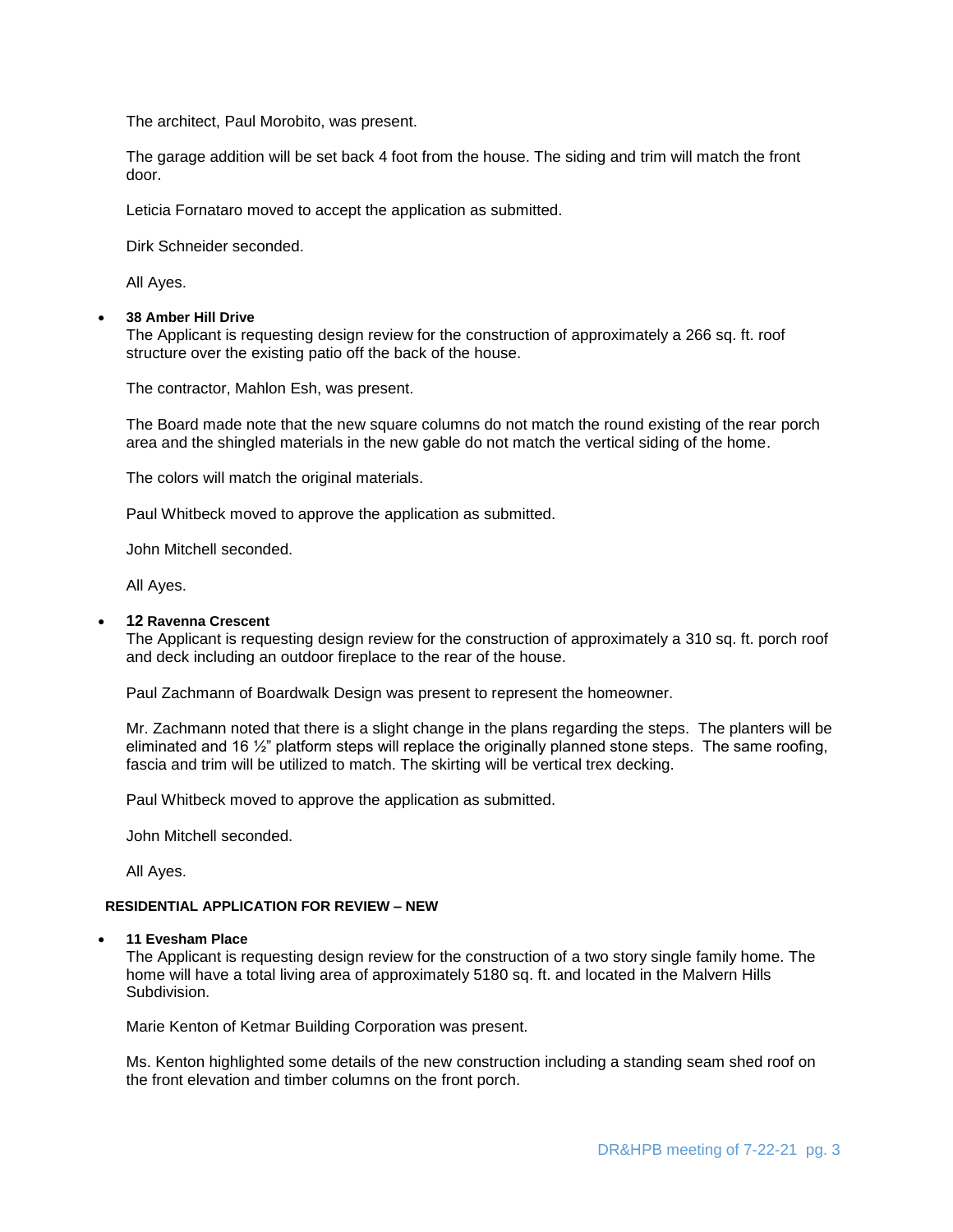Bonnie Salem moved to approve the application as submitted.

Paul Whitbeck seconded.

All Ayes.

## **COMMERCIAL APPLICATION FOR REVIEW**

## **145 Kilbourn Road**

The Applicant is requesting design review for the construction of two guest cottages. The cottages will be approximately 3645 sq. ft. and will front Chapin Way near the Knollwood neighborhood.

Carmen Torchia and Teresa Winship were present to represent Oak Hill Country Club.

Mr. Torchia described the materials to be used on the guest cottages – asphalt shingles, Hardi textured panels and trim, brick veneer, cultured stone driveways and faux wood trim. The columns will be painted to match the trim. The cottages will be identical but are placed well within the Oak Hill property and on a curved road with landscaping.

The Board recommended steel windows.

Leticia Fornataro moved to accept the application as submitted.

Bonnie Salem seconded.

All Ayes.

## **CERTIFICATE OF APPROPRIATENESS – RETURNING**

### **810 Allens Creek Road**

The Applicant is returning to request a Certificate of Appropriateness, pursuant to Code Section 185- 196, for an addition and exterior changes to a designated historic home as well as the construction of an oversized accessory structure on the property of said home.

This public hearing remains open.

The applicant Kim Bailey was present.

This application received Zoning Board approval for an oversized and over height accessory structure application on July 19, 2021.

Ms. Bailey described the gutter systems, proposed to be white, will match the trim however she is also considering copper gutters and downspouts which would match the existing home.

The Board noted that they have not received plans for the addition including details on the materials that will be used. Ms. Bailey indicated they are replicating details on the main house on the addition. The Board indicated once again that they would like to see plans. Ms. Bailey also indicated that she plans on replacing all windows on the home. The Board indicated they needed to see specifications on the proposed windows. Allen Reitz indicated he has sent the applicant an e-mail that included the material guidelines for historically designated homes.

In lieu of receiving more details plans on the addition, the proposed materials and the replacement windows proposed for all elevations, the Board chose to leave this hearing open.